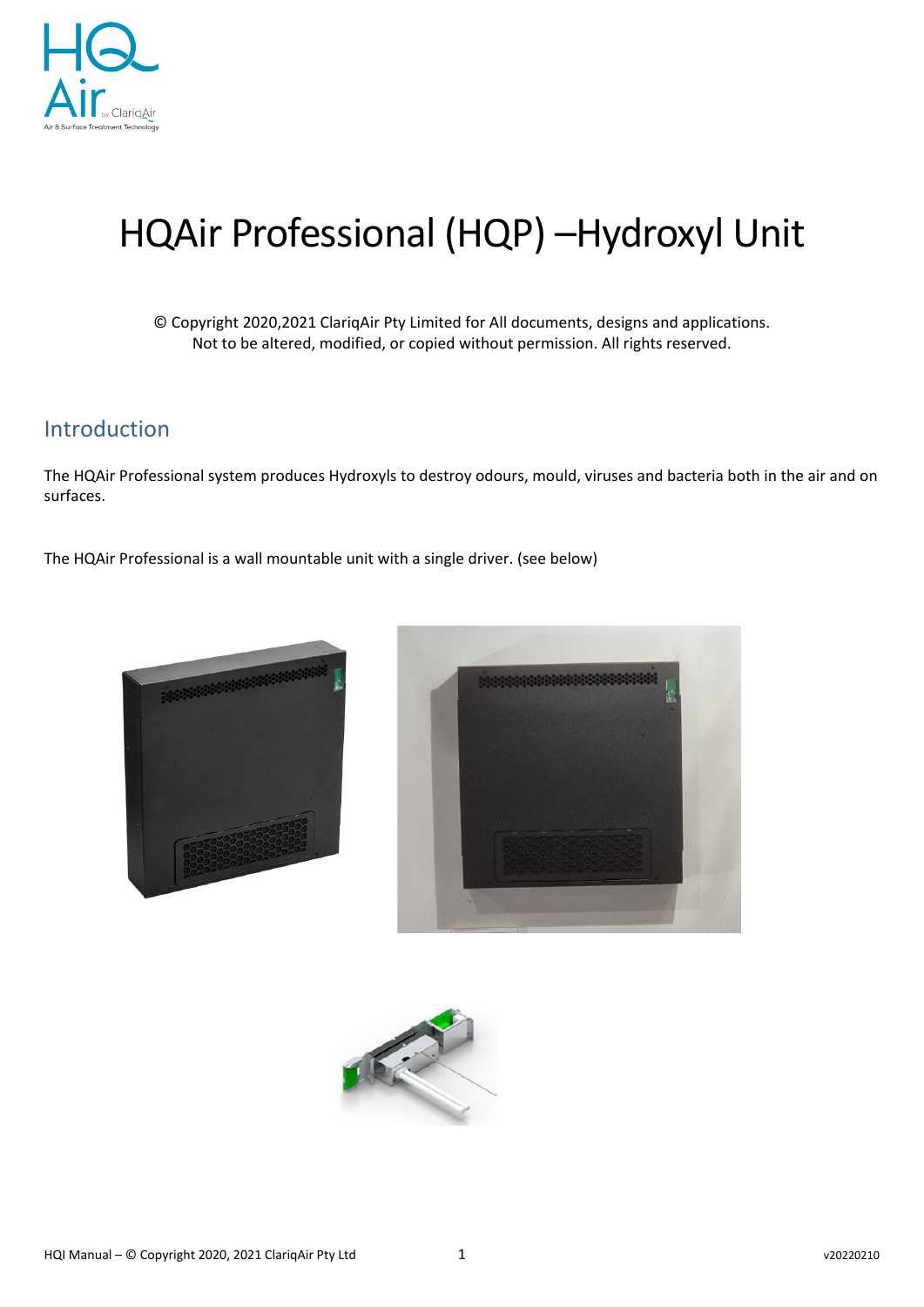

| <b>Function</b>              | <b>HQAir Professional</b>                                              |
|------------------------------|------------------------------------------------------------------------|
| Dimensions - Portable (mm)   | $360(w) \times 120(d) \times 360(h)$                                   |
| Power                        | 40-65w (one driver)                                                    |
| Inbuilt fan                  | Yes - Low flow - Quiet operation < 48dbA $@$ 1m                        |
| Room Size                    | Up to $60m2$ allowing for 2 air exchanges per hour in occupied spaces. |
| Maintenance schedule         | Check pre-filters and drivers every 8 weeks - remove dust and          |
|                              | contaminates if built up.                                              |
|                              | Replace driver tubes and elements every 12,000 hours.                  |
| Hydroxyl Generators and life | 1 x 12,000 hours                                                       |
| <b>Uses</b>                  | Home/Office/Commercial – small to medium space. Occupied and           |
|                              | unoccupied spaces                                                      |
| <b>Interfaces</b>            | Digital Input - Run and Interlock                                      |
|                              | Digital Output - Running and Fault                                     |
|                              | <b>RS485 MODBUS</b>                                                    |
|                              | WiFi (MODBUS-Ethernet, MQTT, HTTP)                                     |
|                              | Infrared control                                                       |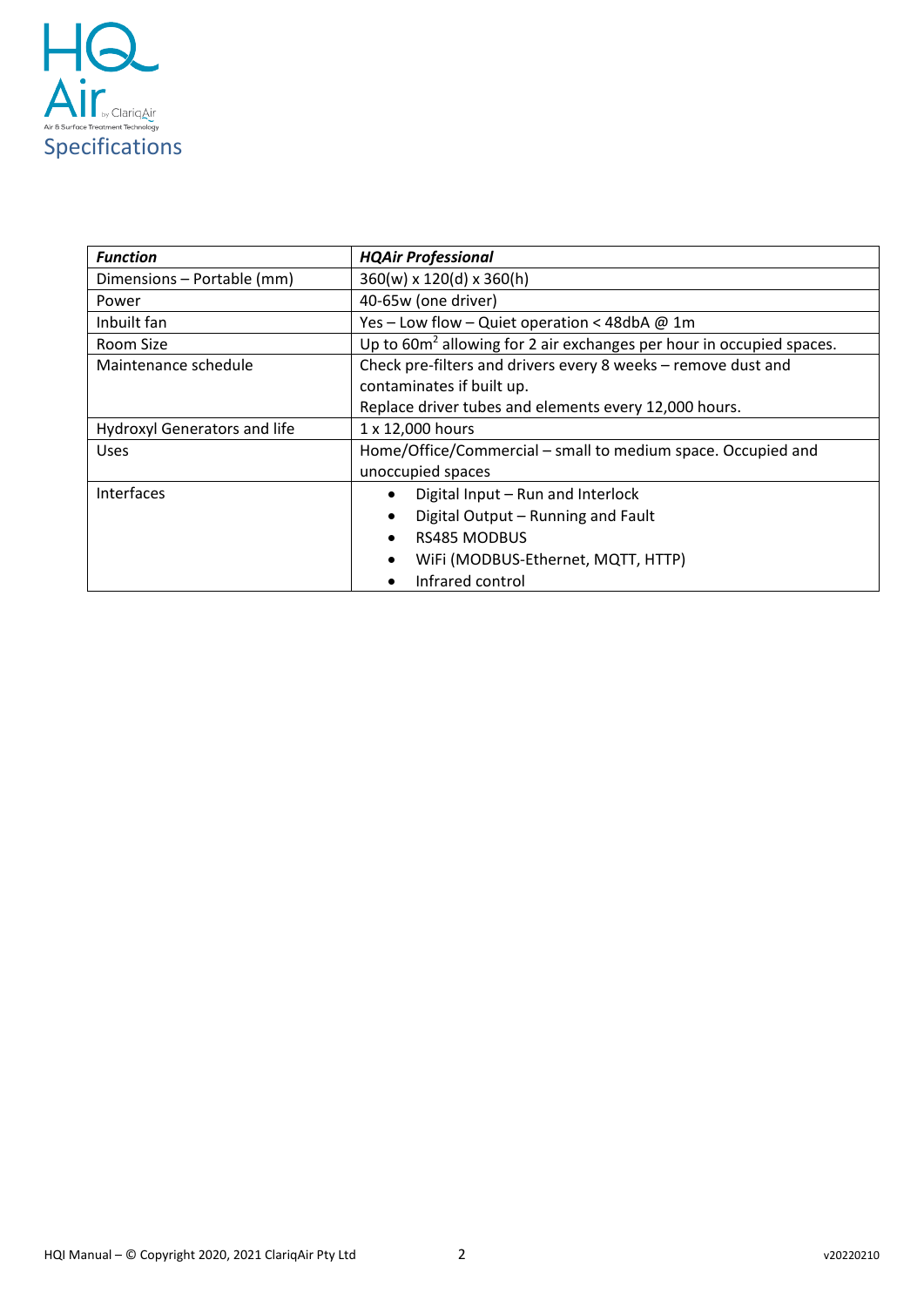

### Power

The HQAir Professional uses a standard power cord (IEC320-C14, the standard jug or PC cord) is connected. When connected to power and turned on, the LED will light to show it operating correctly and flash if there is an error in operation. When the light is on and the fan is operating, the HQAir Professional unit is generating Hydroxyls.

# Airflow

The HQAir has a built in fan. The Hydroxyls generated by the system are fast-acting, but to do their job they need to be moved to the site of contamination or have contaminated air drawn past the tubes. In larger rooms, an additional fan or source of air movement will assist the distribution of the Hydroxyl treated air to cover all spaces.

## RS485 connector

The HQAir Professional has an RS485 connector on the bottom right side of the unit. This will be used for control systems that are currently being developed, which will allow remote control of the HyGens inside multiple HQAir. Please contact us for further information if required.